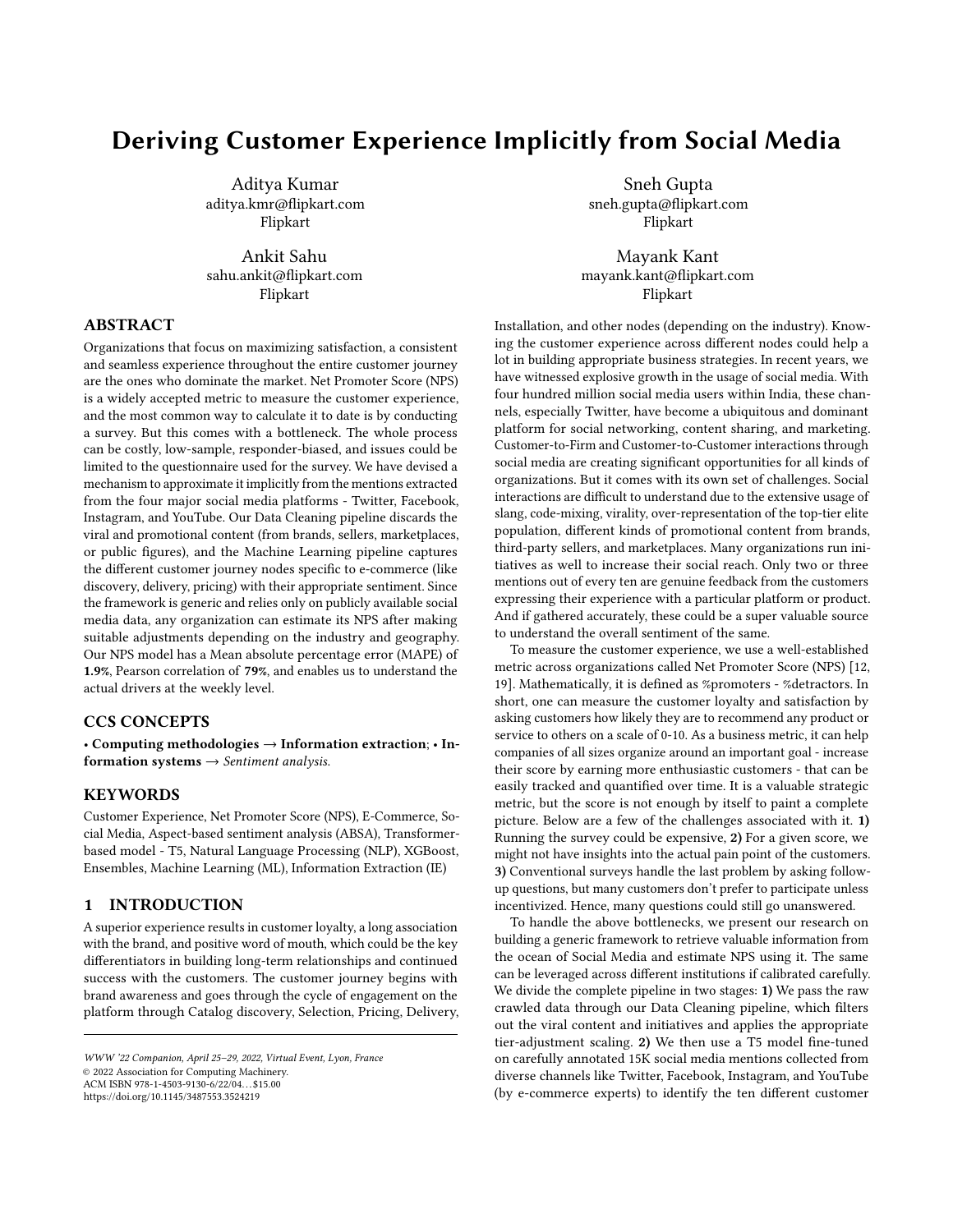journey nodes, if present, with their respective sentiments. Lastly, we do feature engineering and pass it through our feature selection pipeline to train an XGBoost model.

## 2 DATA CLEANING PIPELINE

# 2.1 Data Source

We use a third-party tool to extract the mentions from the previously mentioned social media channels. It asks the users to input a list of keywords (different spellings of a marketplace in our case) and uses a simple keyword-based case-insensitive regex in the backend to find all the posts where it gets a hit. For instance, keywords for Flipkart could be - Flipkart, Ekart, Flip kart. Each post is associated with six different fields. 1) UnivesalMessageId: Unique identifier of each post, 2) Message: Content of the message, 3) SocialNetwork: Name of the channel, 4) MessageType: Tells the exact source (Direct Message, Reply, Comments, etc.,) of a particular channel, 5) Company: Name of the MarketPlace, and 6) Location: Location of the user, if available in the public profile.

#### 2.2 Different Challenges

1) MessageTypes filtering: There are some message types where volumes differ significantly across marketplaces or are exclusive to a particular marketplace. If we are performing any comparison with our competitors, we remove these to ensure fairness. We also found a few message types that are not the voice of the customers (VoC) per se and only contain Customer Care agent responses to the queries raised.

2) Viral Content Removal: More often than not, posts go viral on social media, and within a small timeframe, they get reposted multiple times. To reduce the over-indexing on a few messages, we use a heuristic approach to apply a max cap on them. Doing this will make sure that a single type of message doesn't impact the VOC metrics significantly. For instance, this tweet has 1000+ retweets - USERNAME No action against MARKETPLACE for daylight violation of policy rules, but traders are quickly penalized even for a small mistake. For how long will traders suffer? USERNAME #purifyecommerce URL. These kinds of messages can come from any user and not just popular figures on the internet. Many times users just append emojis or make a small change to the text (Twitter Retweet, for example), so, doing an exact regex match doesn't solve the problem completely. Hence, we rely on this elegant approach released by Google [\[5\]](#page-4-2) a few months back for better de-duplication.

3) Tier Adjustment: We observe that users from non-metro cities are less likely to post on social media about their experiences (in context of e-commerce) than from metro cities. Hence, to get a fair representation, it is crucial to give more weight to messages coming from non-metro cities. We use a simple weighing strategy, depending on the source location of the mention to handle it.

$$
Wt = \frac{\{Metro/Non\_Metro\}\_Gross\_Merchandise\_Value}{\{Metro/Non\_Metro\}\_Total\_Methods}
$$
 (1)

4) Initiative Identification: Many brands or marketplaces try to increase their reach by giving some incentive to their users to tweet positive things about them. It is crucial to remove these messages as these are not genuine VoCs, and users write them only in the hope of getting rewarded. Let's take an example of this - Looking out for amazing surprises this XXXX Day? Then screenshot the correct XXXX Day dates, retweet it along with the #DiscoverJoy, and stand a chance to win an amazing vouchers!. We can see that the marketplace is giving vouchers as rewards to users for sharing the screenshot with #DiscoveryJoy hashtag in the tweet.

The main challenge in identifying such initiatives and responses to these initiatives is that these posts generally lack context (sometimes just a screenshot). Replies from customers to these posts can also be identical to genuine feedback. Sometimes, valuable information is encoded just in the hashtags. But a few of them can be generic, and the users might start using them in an entirely different context after some point in time. We observed in our study that these initiatives and responses to them hold a few properties like 1) While introducing any new initiatives, marketplaces request the users to use atleast one particular hashtag in the text via the Twitter channel. 2) Responses to these initiatives almost always contain that hashtag and generally have sentiment skewed in the positive direction as compared to other VoCs. 3) Most of them are valid for less than a month or so. So, we have built an iterative algorithm using these insights to remove these messages with almost 85% F1 score (very high precision, but relatively small recall).

#### 3 MACHINE LEARNING PIPELINE

Once we have the clean crawled data, we pass it through our Machine Learning pipeline, which has T5 [\[11\]](#page-4-3), a transformer-based [\[15\]](#page-4-4) model, at its core. We went ahead with T5 primarily for three reasons. 1) An efficient way to do multitask, multistage training, where we can share the same decoder head across almost all Natural Language Processing (NLP) tasks, 2) T5 is one of the best performing models, with results close to recent state-of-art on public leaderboards [\[16,](#page-4-5) [17\]](#page-4-6), and 3) Tasks that we are dealing with fit very well in the text-to-text framework, and significantly simplifies our data loading pipeline.

To extract actionable insights, we curated a list of aspects that captures the complete lifecycle of the e-commerce experience. We can broadly categorize them into two buckets - 1) pre-delivery nodes like Selection, Pricing, Payment, and Cancellation, and 2) post-delivery nodes like Customer Care (also a pre-delivery node), Delivery, Product Quality, Return, Installation, and Loyalty Program. We have an Aspect-based Sentiment Analysis (ABSA) model to extract all the relevant aspects with their respective sentiment. We observe that this approach works very well in practice to measure the perception of the overall e-commerce platform.

#### 3.1 Aspect-based Sentiment Analysis

Aspect-Based Sentiment Analysis and Targeted ABSA (TABSA) aims to identify fine-grained consumers' opinions about different aspects of products or services. Analyzing the language used in a review is a difficult task that becomes even more difficult for TABSA and requires a deep understanding of the language. With the advent of self-attention mechanism, deep language models, such as BERT [\[4\]](#page-4-7), RoBERTa [\[7\]](#page-4-8), T5 [\[11\]](#page-4-3), GPT-3 [\[1\]](#page-4-9), have shown substantial progress in this regard. Many recent ABSA papers have shown significant performance gains by using BERT-like models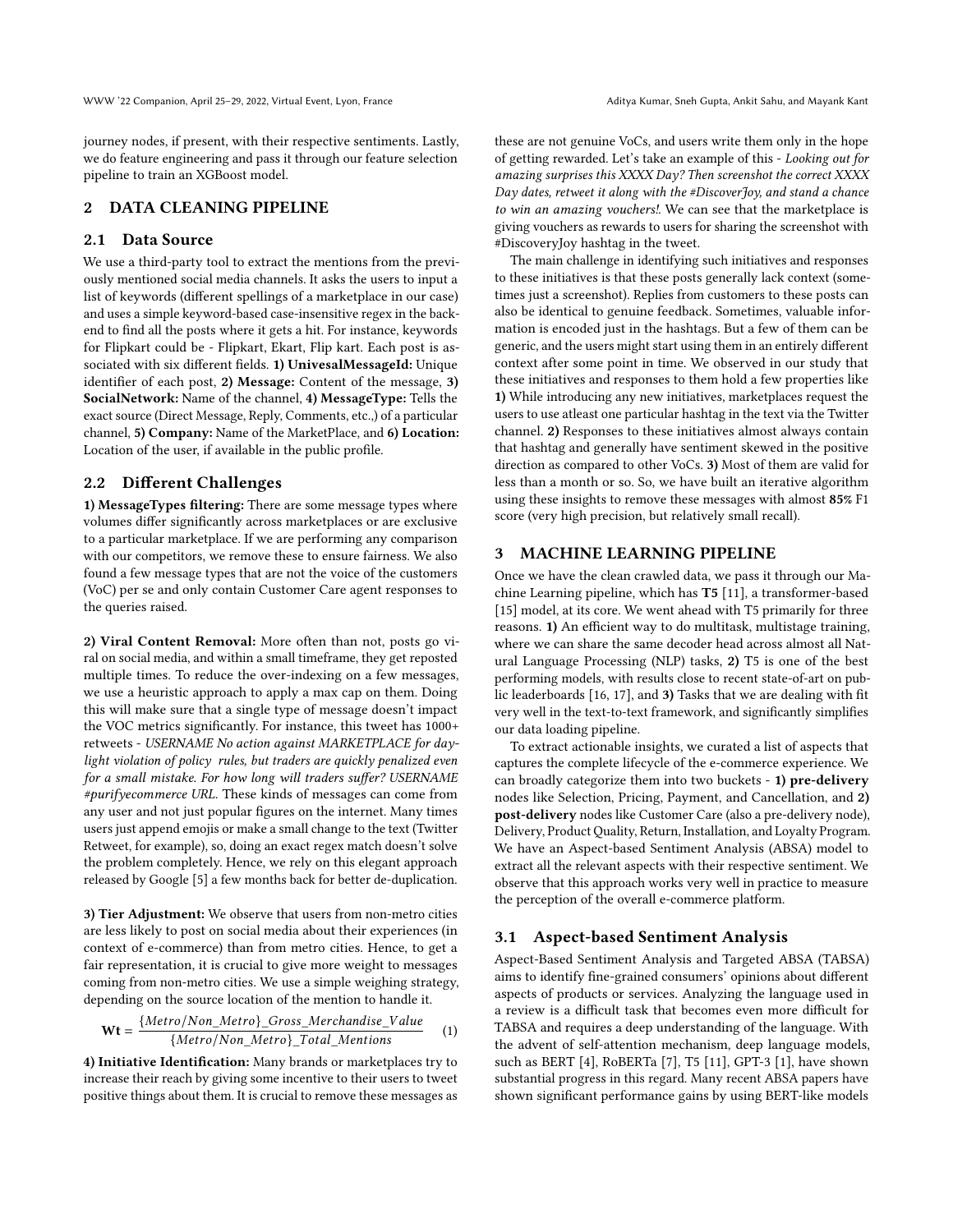either as an embedding layer [\[6,](#page-4-10) [14,](#page-4-11) [20\]](#page-4-12) or fine-tuning them with a classification head [\[13,](#page-4-13) [21\]](#page-4-14).

We frame our current problem as a multi-label problem, and the following is the reasoning behind it. We have a predefined list of ten aspects, and all can take any of the three sentiments - Positive, Neutral, and Negative. So in total, we have thirty possible labels of the format {aspect-sentiment} (e.g., delivery-positive, pricingnegative), and theoretically speaking, any of them can co-occur with any other. Since this task is specific to our use case, we start with the dataset tagging process described in the next section.

#### 3.2 Dataset Preparation

With 3.6B social media users worldwide, social media is also a predominant channel for marketing by brands (like Samsung, Apple, Oppo), third-party sellers, and marketplaces (e.g., Facebook, Instagram, Flipkart, Amazon). We found in our experiments that roughly 70% of the data doesn't provide any meaningful insights and are just different kinds of promotion or initiatives. So, to have a well-balanced dataset that we could start labeling and not waste too much time on promotional content, we came up with a heuristic list of keywords for every aspect that acted as weak supervision in a way. This strategy helped us create a dataset of size 20k with approximately 10% intentional volume from the "Untagged" category, and the rest 90% among all others. The keyword-based model is by no means very accurate but provides us a good starting point in alleviating a skewed distribution of labels in the training dataset.

We tag the dataset in two iterations with two different objectives in mind - experimentation and scaling. The goal of the first iteration was to start with a small subset of data (around 3k examples) and refine our initial set of rules with an appropriate owner-tagger feedback mechanism in place. It was a hectic part but played a very crucial role in creating a gold-standard dataset. In the second iteration, we just scaled it up and tagged the remaining data points.

#### 3.3 Labeling Accuracy

We asked the annotators to tag the top five ABSA tags, which could mean dropping a few aspects with the neutral sentiment. We always share a batch of data with two annotators first. Since this task is subjective, we allow a tolerance of 1, so the list of tags from both the annotators can have a difference of 1 in length, but the rest should exactly match each other. At this stage, we discard all the data points where the mismatch is more than one and share the data again with the third annotator. We follow the same process as above (i.e., if labels generated by the third annotator match with any last two sets within a tolerance of 1, we include them in the final dataset, otherwise, we remove them). Here is a quick summary.

- On 20k examples that we started with, the Exact Match Score (EM) with a tolerance of 0 (i.e., labels from the first two annotators exactly match each other) is 55.55%, and a tolerance of 1 is 67%. At this step, we discard all the data points where the mismatch is more than one.
- On 6.5k examples, where mismatch is more than 1 in the last step, the EM with a tolerance of 0 (i.e., labels from the third annotator exactly match with any of the previous two) is 55.55%, and a tolerance of 1 is 67%. We finally discard the

remaining 3k out of 18k examples, where none of the sets match each other within a tolerance of 1.

## 3.4 Training Experiments

We use the T5 model and fix the maximum source length to 256 in all the experiments. For sentences containing more than 256 tokens, we apply a rolling window approach with 20% overlapping context and finally merge the predictions. Here is a small summary of a list of experiments that we performed.

- Vanilla Fine-tuning: We finetune the small and base variants of T5 with a constant learning rate of 5e-4, batch size of 64 (maximum that we could fit), and gradient accumulation step size of 2. We came up with this set of hyper-parameter after running a grid search over a small range for the learning rate and gradient accumulation step size.
- Oversampling: We observed that even though we tried to maintain uniformity at the aspect level before labeling, the final distribution was somewhat skewed. We also saw an imbalance in sentiment, and we attribute this to the fact that most of the time, customers post on social media only when they are dissatisfied with the services. Hence, we apply a heuristic multi-label oversampling strategy to make the distribution less skewed. It has been shown in the literature that simple oversampling [\[2\]](#page-4-15) works very well with CNN for imbalanced multi-class classification problems.
- Multi-stage Fine-tuning: Pre-training on a few related auxiliary tasks could substantially improve the performance of the final downstream task [\[8,](#page-4-16) [9\]](#page-4-17). Since our dataset was already small to train a good ABSA model, we introduced two auxiliary tasks - Aspect and Overall Sentiment identification to see the impact on the final ABSA performance. To get the data at the aspect level, we drop the sentiment-related information from the labels. For the sentiment, we just go ahead with overall sentiment. Now the training of these additional tasks can happen in one of these ways: 1) Aspect – > Sentiment –> ABSA, 2) {Aspect, Sentiment} –> ABSA, and 3) {Aspect, Sentiment, ABSA}, where tasks grouped under {} mean that they are trained together. Since T5 supports multi-task learning, we explore all the options listed above. For the last two configurations, we train to maximize the average F1 score. For the last configuration, we also check the performance after finetuning just on the ABSA task again.

#### 3.5 Results

Table attached below shows an overview of the performance of the different experimental setups. The metrics that we use for the evaluation are: 1) F1-score, and 5) Exact Match Score. EM assigns a hard penalty to any kind of mismatch, but the F1 score gives a partial score, depending on the recall and precision. We find that training on auxiliary tasks and fine-tuning on ABSA again does help and gives the best performance. To our surprise, oversampling hurts performance and leads to overfitting, even though we ensured that all labels appear with almost same frequency in a single batch.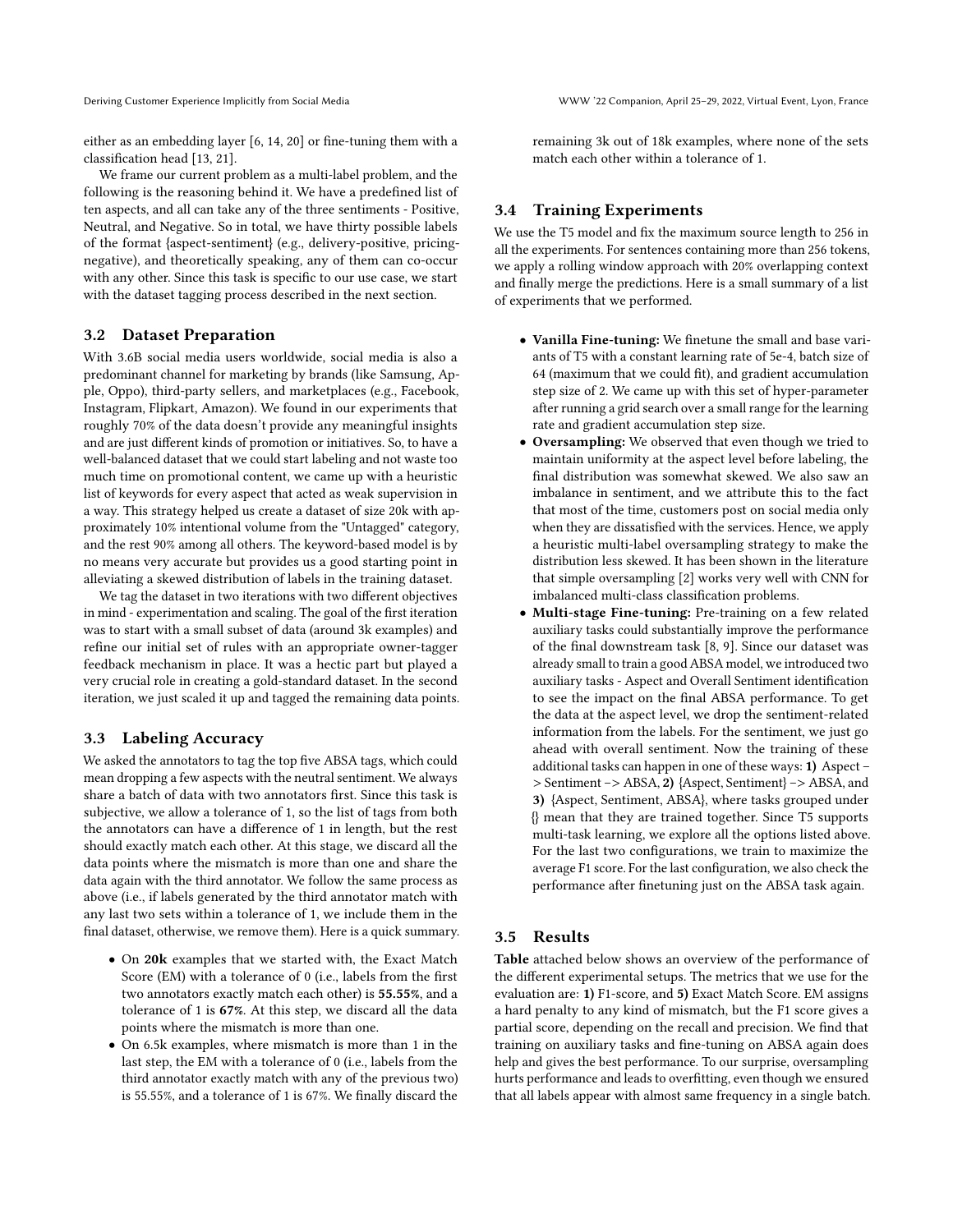WWW '22 Companion, April 25–29, 2022, Virtual Event, Lyon, France Aditya Kumar, Sneh Gupta, Ankit Sahu, and Mayank Kant

t5-small t5-base F1 EM F1 EM ABSA 79.48 62.71 80.72 64.69  $ABSA + Oversampling$  79.11 62.68 80.45 64.1  ${ACLF}$  - {SENT} - {ABSA}  $\begin{array}{|l} \hline \end{array}$  79.50 63.56 80.96 66.25  ${ACLF, SENT} - {ABSA}$  79.27 63.65 80.9 65.94  ${ACLF, SENT, ABSA}$  79.67 63.67 81.11 66.5  ${ACLF, SENT, ABSA} - {ABSA}$  79.89 64.17 81.69 67.19

Table 1: F1 and Exact Match score of t5-base and t5-small models in different configurations.

#### 4 NET PROMOTER SCORE

#### 4.1 Data Source

Just after an order is delivered, customer receives digital survey through emails or in-app questionnaires and their responses are captured near real-time. We aggregate these responses to find weekly NPS and use it as the target variable in our training pipeline. To generate the input features (as described in detail in the next section), we run inference on the VoC data using the ABSA model and aggregate the mentions at week level for each {aspect-sentiment} tag. In total, we have data points for 130 weeks, which we split into 100, 15, and 15 (almost a quarter of a year) for training, validation, and test set.

#### 4.2 Feature Engineering

We synthesize broadly three kinds of features for every aspect at the organizational level. 1) Sentiment vars: An indicator of the overall sentiment of that aspect and is calculated similarly to NPS, i.e., %Positive\_Aspect\_Mentions - %Negative\_Aspect\_Mentions. 2) Mention Ratio vars: Since a few nodes are biased towards a particular sentiment, it doesn't give us a complete picture. So, we use the Mention share of that aspect wrt total mentions to capture those relations. 3) Weighted Sentiment vars: It is simply the product of Sentiment and Mention Ratio of that aspect. We found in our empirical analysis that combining both features, i.e., Weighted\_Aspect\_Sentiment features, retains all the relevant information and boosts the final performance as well. For example, for a particular week w and aspect asp, the above features are calculated as follows:

$$
Asp\_Sent[w] = \frac{Pos\_Asp\_Ment[w] - Neg\_Asp\_Ment[w]}{Total\_Asp\_Ment[w]}
$$
 (2)

$$
Asp\_Ment\_Ratio[w] = \frac{Total\_Asp\_Ment[w]}{Total\_Platform\_Ment[w]}
$$
 (3)

$$
Wtd\_Asp\_Sent[w] = Asp\_Sent[w] \times Asp\_Ment\_Ratio[w], (4)
$$

where Ment, Sent, Pos, and Neg stand for Mentions, Sentiment, Positive, and Negative, respectively. On the feature transformation side, we create a first-order lag variable for every feature and take the log-transformation of the positive ones, and finally append them to our initial feature set. We represent the VoC of a week as a vector of all the generated features, calling it x[w]. The target variable for this week is the NPS, calling it  $y[w]$ .

## 4.3 Feature Selection

- Statistical Methods: We start by dropping irrelevant features based on our business understanding. We keep only one of the two features - original (feat) or ln (feat), depending on which has better mutual information with the target variable. In case there is no ln transformed variant, we skip this step. We finally drop highly correlated features with the threshold set to 95%.
- Machine Learning Wrappers: We run forward selection based on sorted permutation importance and choose the one with the best validation results.

# 4.4 Results

We use XGBoost [\[3\]](#page-4-18) model for all our experiments (even for the feature selection), which is a decision-tree-based [\[10\]](#page-4-19) ensemble ML algorithm that uses a gradient boosting [\[18\]](#page-4-20) framework. We perform a random search over three hyperparameters (max\_depth, n\_estimators, and subsample fraction) for the optimal performance. We use two metrics to evaluate our model, namely Pearson Correlation Coefficient (PCC) and Mean Absolute Percentage Error (MAPE). The current model has 1.9% MAPE and 79% Pearson correlation on the test set. [Figure 1](#page-3-0) shows the performance of the model (y-axis and x-axis labels have been masked, and data is also shuffled to modify the chronological order for privacy reasons).



**Unordered Timescale** 

<span id="page-3-0"></span>Figure 1: Masked Delivery NPS vs Predictions (not in chronological order)

#### 5 CONCLUSION

The quality of the conventional methods depends heavily on the questionnaire asked in the survey and customers' response bias, as well as we believe that people in the current era express themselves more freely on social media when they have bad experiences with a product or platform. This paper presents the research on estimating the NPS via mentions extracted from the major social media channels, showing that it is more efficient and easily scalable than traditional approaches. The ability to extract the aspects with their respective sentiment, which gets enabled by our ABSA model, accurately plays a significant role in forecasting NPS and finding the actual drivers. But, this approach has a few limitations as well, which we leave for future research: 1) social biasness (which includes low penetration in tier 2+ cities, virality, platform initiatives, and negative sentiment), 2) a better oversampling strategy for multi-label classification, and 3) an efficient way to do targeted-ABSA with small language models.